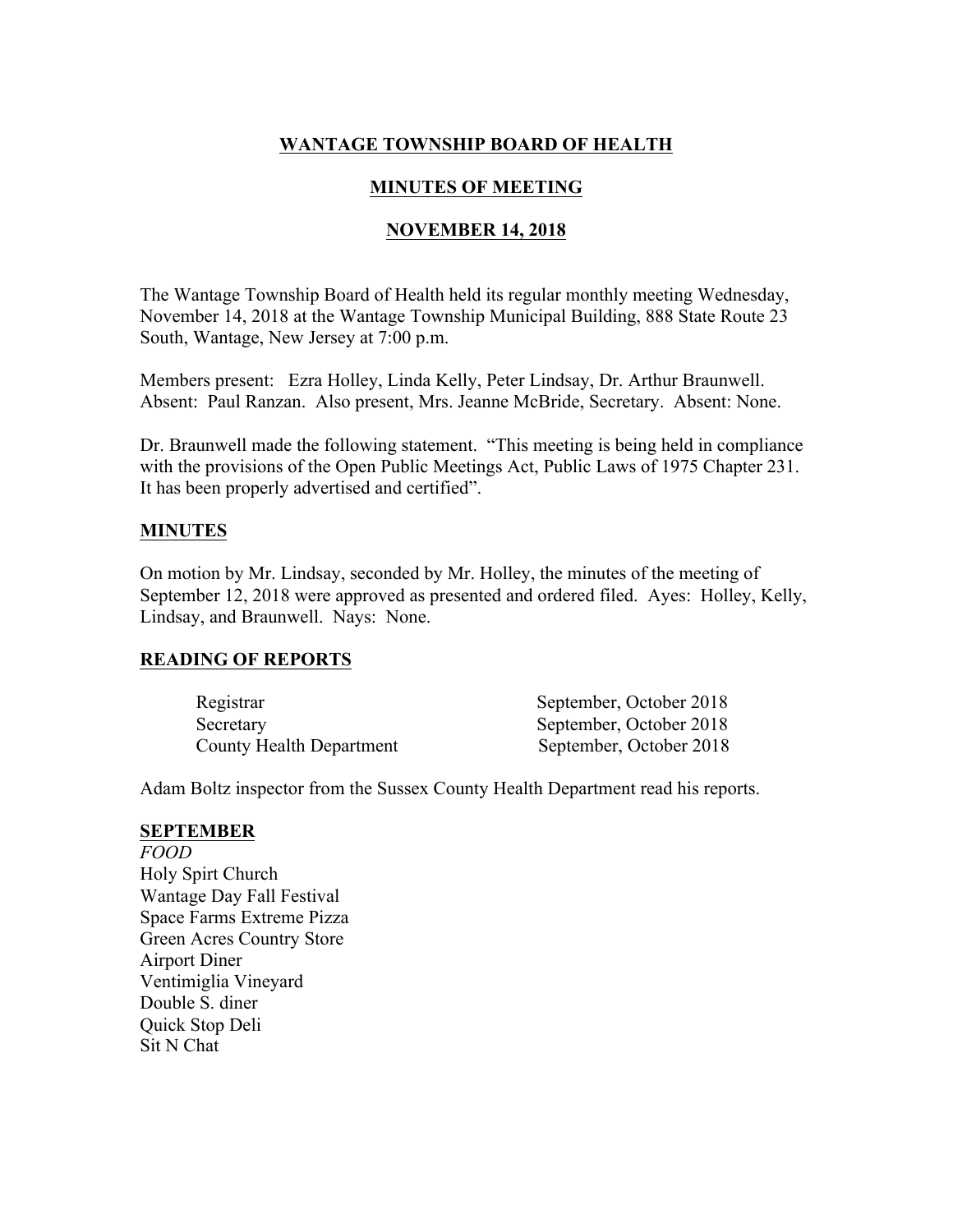*SEPTIC* Pond School road Morgan Dr. 28 Haggerty 9 Alice Way 14 Alice Way 11 Joseph Dr. 22 & 24 Hickory road 44 Mountain View Dr. 60 Mudtown Rd. 77 Mudtown Road 204 Libertyville Rd 85 Brink Road 15 Neilson Rd. 163 Route 519 Ashworth Lane 1304 Route 23 8 Route 639 1 Lott Road 111 Wantage School Road 8 South Shore Dr. 6 Vista Rd. 127 Route 23

#### *SAFE WATER*

Ventimiglia Vineyard Double S. Diner Sussex Motel Holy Spirt Church Royal Pontiac Airport Grill Two Beemerville Orchard Beemerville Fire Department

### **OCTOBER**

*FOOD* Double S. diner Yamato japan Hibachi Steakhouse Airport diner Daredevil Deli & bagel Dunkin Donuts Shop rite Liquors Brother's Pizza The Bagel Tree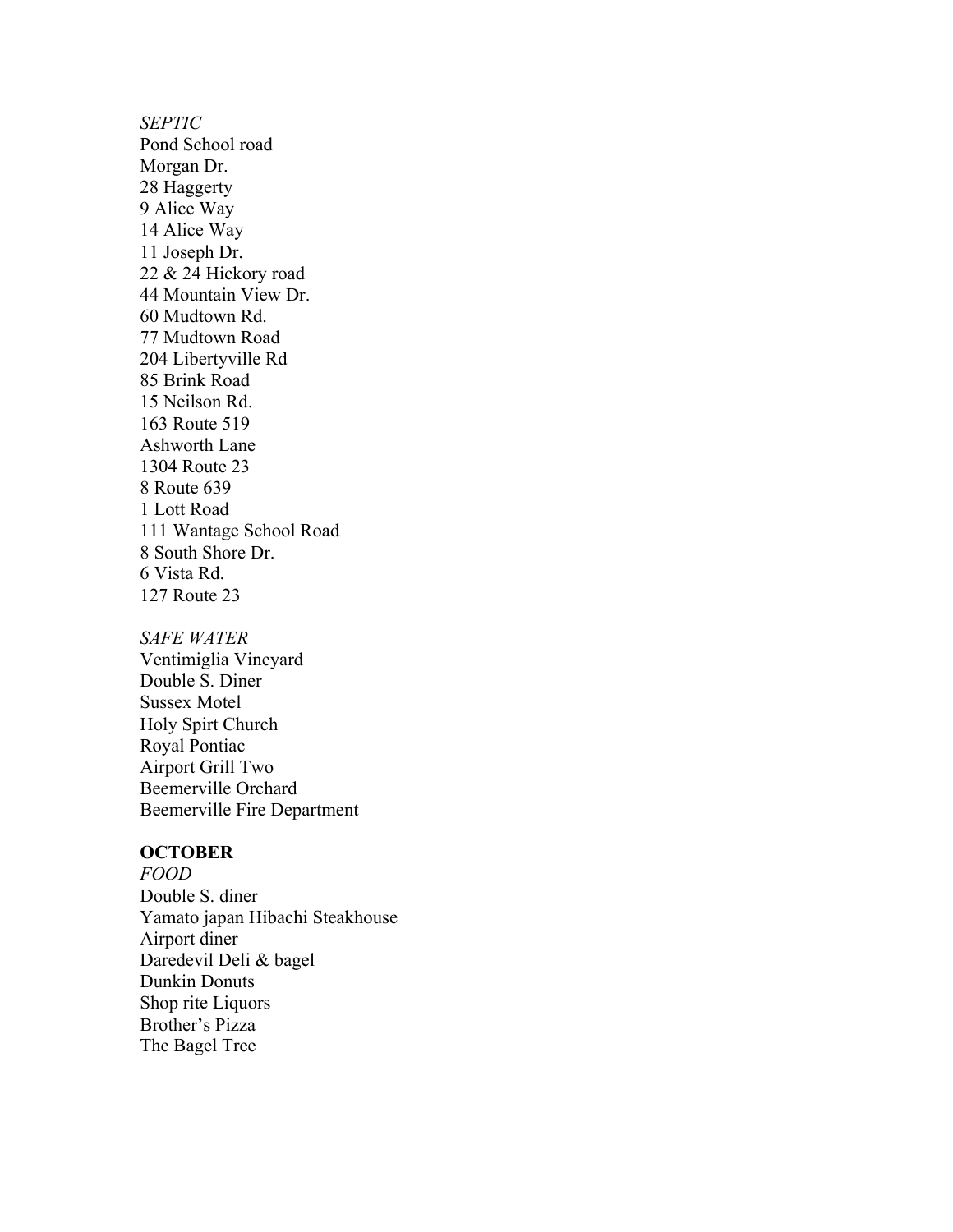*SEPTIC* 28 Haggerty Road 1304 Route 23 14 Lowe Road 14 Alice Way 101 Lewisburg road 4 Brink road 239 Rt 519 70 Coykendall road 11 Joseph Dr. 20 Morgan Dr. 4 Berry Road 16 Deckertown RTpke 188 Mudtown Road 5 Matthew Dr. 31 Card road 163 Rt 519 74 Wantage School road 7 Matthew Dr. 1 Lott Road 7 Kearny Dr.

*WELL REVIEWS* 95 Old Clove Road

## **CORRESPONDENCE**

*SUSSEX COUNTY DEPARTMENT OF HEALTH AND HUMAN SERVICES*: Public Health Alert: Potential measles exposure at Newark Liberty International Airport Public Health Advisory: Recall of beef products due to Salmonella Public Health Update: Update on Acute Flaccid Myelitis (AFM) Public Health Update: Notice to Clinicians: Maintaining vigilance for acute flaccid myelitis cases Public Health Info: Seventh Annual Protect me with 3+ adolescent immunization awareness contest.

# **DISCUSSION OF REPORTS and CORRESPONDENCE**

None.

## **OLD BUSINESS**

None.